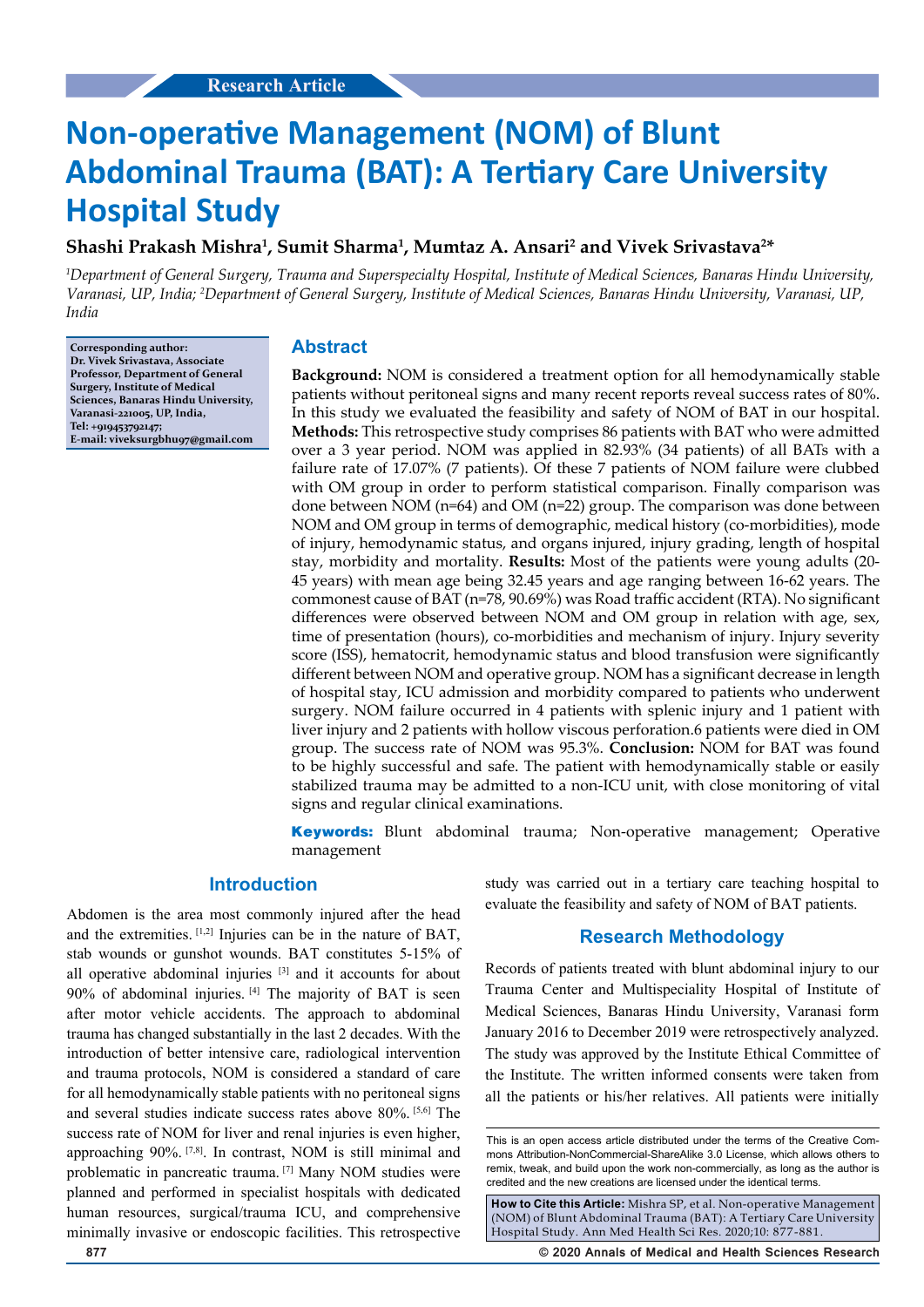assessed and resuscitated at the emergency room (ER) according to the advanced trauma life support (ATLS) guidelines.

Patients were defined as hemodynamically stable or unstable following resuscitation according to their systolic blood pressure (SBP), heart rate (HR), respiratory rate (RR), and hematocrit. All unstable patients were moved into the operation theatre immediately. Such patients who were hemodynamically and clinically stable following resuscitation were further examined. Regular ultrasound was conducted in all cases, while abdominal and pelvis CT scans were done only in those with ultrasound diagnostic issues. Patients who died in ER during the resuscitation process have been excluded from the study. All patients who were hemodynamically and clinically stable after resuscitation were recruited for group NOM. These patients were admitted to surgical ICU and regularly underwent physical examination with hematocrit. Whenever in doubt, ultrasound and CT scans were repeated. Those deteriorating patients were taken up for surgery and were called the Operative Management (OM) group. The unit's surgeon took a decision to operate on cases that had been held under the NOM group.

The NOM was performed in 82.6% (n=71) of all BATs with a 9.9% failure rate (n=7). NOM failure was occurred in 4 patients with splenic injury, 1 patient with liver injury and 2 patients with hollow viscous perforation. Due to small sample size  $(n = 7)$ of NOM failure they were clubbed with operative management (OM) group in order to perform statistical comparison. The comparison was done between NOM  $(n=64)$  and OM  $(n=22)$ group in terms of demographic and outcome data.

Data recorded were age, sex, medical history (co-morbidities), mode of injury, hemodynamic status, organs injured, injury grading, length of hospital stay, morbidity and mortality. Trauma severity was evaluated according to Injury Severity Score (ISS) and Injury Scaling and Scoring System [AAST Injury Scaling and Scoring System]. Abdominal injuries (isolated or multiple) and severe extra-abdominal injuries were also recorded.

Data were evaluated using SPSS 23.0 for windows (IBM Inc., USA). Comparison was done between NOM and OM group in terms of demographic, trauma characteristics and outcome data.

For categorical variables Chi Square Test and Fischer Exact Test were used. For continuous variable Student's 't' test was used. p<0.05 were considered to be statistically significant.

#### **Results**

During the three year period from January 2016 to December 2019, a total of 86 patients were evaluated for BAT. NOM was initially applied in 82.6% (71 patients) of all BATs with a failure rate of 9.9% (7 patients). NOM failure occurred in 4 patients with splenic injury, 1 patient with liver injury and 2 patients with hollow viscous perforation. Of these 7 patients of NOM failure were clubbed with OM group in order to perform statistical comparison. Finally comparison was done between NOM (n=64) and OM (n=22) group. There were 69 (80.23%) male and 17 (19.76%) female. Most of the patients were young adults (20-45 years) with mean age being 32.45 years and age ranging between 16-62 years. The commonest cause of blunt abdominal trauma (n=78, 90.69%) was Road traffic accident (RTA). No significant differences were observed between NOM and OM group in relation with age, sex, time of presentation (hours), co-morbidities and mechanism of injury (road traffic accident) [Table 1].

The mean ISS in NOM group was  $19.5 \, 33.23 \pm 1.33$  and OM group was  $41.74 \pm 2.89$ . In OM group, the mean ISS was significantly higher as compared to NOM group because of unstable or multiple injury patients were more in OM group. In these patients, the mean hematocrit at admission was significantly low  $(p=0.002)$  and mean blood transfusion was significantly high ( $p=0.004$ ) [Table 2]. There was no significant difference between the two groups in terms of FAST positivity ( $p=0.166$ ). In NOM group, pulse rate <110/min and SBP >90 mmHg were significantly more cases in NOM group as compared to OM group ( $p<0.001$  and  $p<0.001$ ).

On comparing injury characteristics, no significant difference was noted between the NOM and the OM group in relation to the liver, kidney, peritonism and extra abdominal injury respectively ( $p=0.677$ , 0.168, 0.126 and 0.779). The splenic injury was significantly more in OM group as compared to NOM group (59.1% vs. 32.8%, p=0.029). In NOM group, 2

| Table 1: Demographic characteristics between NOM and OM groups. |                   |                   |         |  |  |
|-----------------------------------------------------------------|-------------------|-------------------|---------|--|--|
| <b>Variables</b>                                                | NOM Group (n=64)  | OM Group (n=22)   | p-value |  |  |
| Age, years (Mean $\pm$ SD)                                      | $33.45 \pm 12.23$ | $31.57 \pm 13.39$ | 0.545   |  |  |
| Male Sex, No. (%)                                               | 51 (79.7%)        | 18 (81.8%)        | 0.828   |  |  |
| Time of presentation (hours)                                    | $16.45 \pm 3.54$  | $17.88 \pm 3.78$  | 0.111   |  |  |
| Co-morbidities, No. (%)                                         | 17 (26.6%)        | 6(27.3%)          | 0.948   |  |  |
| Road Traffic Accident, No. (%)                                  | 58 (90.6%)        | 20 (90.9%)        | 0.968   |  |  |

| Table 2: Presentation characteristics between NOM and OM groups. |                  |                  |         |  |  |
|------------------------------------------------------------------|------------------|------------------|---------|--|--|
| <b>Variables</b>                                                 | NOM Group (n=64) | OM Group (n=22)  | p-value |  |  |
| ISS (mean ± SD)                                                  | $33.23 \pm 1.33$ | $41.74 \pm 2.89$ | 0.003   |  |  |
| Hematocrit at Admission (Mean ± SD)                              | $36.46 \pm 2.21$ | $23.67 \pm 2.52$ | 0.002   |  |  |
| SBP >90 mmHq                                                     | 61 (95.3%)       | $3(13.6\%)$      | < 0.001 |  |  |
| Pulse Rate <110/min                                              | 63 (98.4%)       | $3(13.6\%)$      | < 0.001 |  |  |
| No. of FAST positivity                                           | 56 (87.5%)       | 22 (100%)        | 0.166   |  |  |
| Blood Transfusion (mean ± SD)                                    | $2.36 \pm 0.56$  | $5.85 \pm 1.22$  | 0.004   |  |  |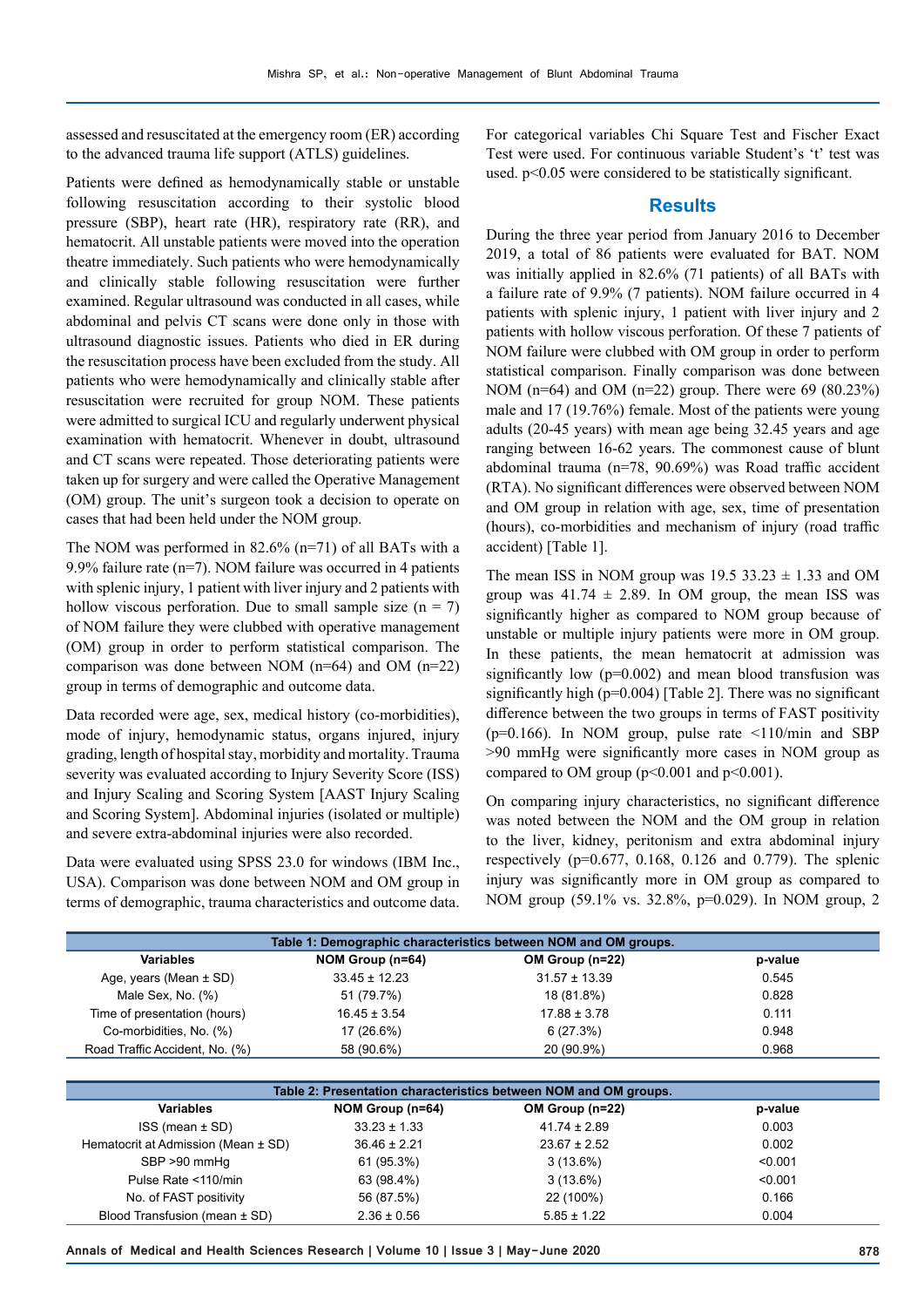cases of hollow viscous perforation in comparison to OM group (3.1% vs. 22.7%, p=0.001) [Table 3].

The OM had an ICU admission rate of 36.4% (n=8), with a longer period of hospitalization (15.0  $\pm$  3.0 days) and higher morbidity (27.3%) in comparison to the NOM with an ICU admission rate of 9.4%, length of stay  $(6.0 \pm 2.0$  days) and morbidity of  $(4.7\%)$ . In NOM group, all the patients were discharged as compared 16 patients were discharged and 6 (27.3%) patients were died in OM group [Table 4].

Of these 6 died patients, 3 were male and 2 were female. Four of them had splenic injury (grade IV) and finally underwent laparotomy (on the 4th post-admission day) due to hemodynamic instability and very low average hematocrit at admission and 2 patients with hollow viscous perforation (grade III) also underwent laparotomy on post-admission day 4 due to hemodynamic instability and occult laceration.

#### **Discussion**

For many cases, NOM for BAT is becoming the standard treatment over the last few decades, particularly for stable patients with liver, spleen, or kidney injuries. [9-11] This has been well known, and hemodynamic stability-based approaches and findings of CT scan are now widely used. Also patients with hemo-peritoneum, altered mental state, higher injury grades and older ages have now been regularly treated non-operationally in several well-established centers with few failures, <a>[12]</a> but it also becomes a concern in a hospital where resources are minimal. Therefore, emergency room teams need to include or work closely with general surgeons in order to carry out an objective evaluation of abdominal injuries and to delineate the need for emergency laparotomy or NOM. [13]

Age, sex, presentation time, and patient comorbidities have had no influence on the outcome in this research. Most patients were male and the maximum number of patients was in the 20to 45 year age range. The mean age was 32.5 years. The most common mode of injury was due to RTA, which is similarly stated by John et al. [14] and Giannopoulos et al. [15] in their studies.

If the decision to observe the patient and follow non-operational

treatment has been taken, careful monitoring of vital signs and regularly repeated physical exams should be implemented. Laboratory tests, such as the count of white blood cells, hemoglobin and hematocrit, and the levels of serum lactic acid and base deficit can also help to determine whether the nonoperational technique fails. An indication for surgery is the occurrence of peritonitis on physical examination and lack of response to non-operational management. Hemodynamic condition, hematocrit admission, transfusion requirement and ISS were significantly different between OM and NOM group in the present study. Some reports suggest that these characteristics are significant predictors of NOM success, similar to Giannopoulos et al. [15] and Ghimire et al. [16] studies.

Most authors agree the associated organ is significant, even crucial in the success of NOMs. In the present study, there was no significant difference in liver, kidney, peritonism and extra abdominal injury ( $p=0.677$ ,  $p=0.168$ ,  $p=0.126$ , and  $p=0.779$ respectively) between the NOM and the OM group. In the OM group, the splenic injury was significantly higher than in the NOM group (59.1% vs. 32.8% p=0.029). Two cases of hollow viscous perforation in the NOM group as compared to the OM group (3.1% vs. 22.7%, p=0.003). A study carried out by Giannopoulos et al. [15] showed similar findings.

The blunt nonsplenic injury was established as an independent prognostic factor. In addition, it is reported that splenic trauma has the highest rate of failure, reaching 30%. [6,17] Yanar et al. [6] report that 50% of cases of failure were spleen-related. In our study, splenic injury was present in the OM group in a significantly higher number of cases (59.1%) than in the NOM group (32.8%). All the cases of splenic injury in NOM group was Grade I and II whereas there were 9 and 4 cases of Grade II and III splenic injury in the OM group. In addition, 4 of 7 (57.14%) NOM failure cases were splenic injuries. In a study conducted by Giannopoulos et al. [15] it was found that splenic trauma was present in the OM group in 75% of cases and that splenic injuries were 66.6% (2/3) cases of NOM failure. Evidence indicates that even very severe splenic injuries, associated with substantial hemoperitoneum, have been treated successfully without surgery. [18] In 80-90% of cases, splenic

| Table 3: Injury characteristics between NOM and OM groups. |                  |                 |                         |          |  |  |
|------------------------------------------------------------|------------------|-----------------|-------------------------|----------|--|--|
| <b>Variables</b>                                           | NOM Group (n=64) | OM Group (n=22) | NOM failure group (n=7) | p-value* |  |  |
| Liver injury                                               | 41 (64.1%)       | 13 (59.1%)      | 1 (14.29%)              | 0.677    |  |  |
| Splenic injury                                             | 21 (32.8%)       | 13 (59.1%)      | 4 (57.14%)              | 0.029    |  |  |
| Kidney injury                                              | $7(10.9\%)$      | 5(22.7%)        |                         | 0.168    |  |  |
| Hollow viscous perforation                                 | $2(3.1\%)$       | 5(22.7%)        | 2(28.57%)               | 0.003    |  |  |
| Peritonism                                                 | 0                | $2(9.1\%)$      | 0                       | 0.126    |  |  |
| Extra-abdominal injury                                     | 54 (84.4%)       | 18 (81.8%)      |                         | 0.779    |  |  |
| * Comparison between NOM and OM group                      |                  |                 |                         |          |  |  |

| Table 4: Outcome measures.           |                  |                 |         |  |  |  |
|--------------------------------------|------------------|-----------------|---------|--|--|--|
| <b>Variables</b>                     | NOM Group (n=64) | OM Group (n=22) | p-value |  |  |  |
| ICU admission, No. (%)               | $6(9.4\%)$       | $8(36.4\%)$     | 0.003   |  |  |  |
| Length of stay, days (Mean $\pm$ SD) | $6.0 \pm 2.0$    | $15.0 \pm 3.0$  | < 0.001 |  |  |  |
| Morbidity, No. (%)                   | 3(4.7%)          | 6(27.3%)        | 0.001   |  |  |  |
| Mortality, No. (%)                   |                  | 6(27.3%)        | < 0.001 |  |  |  |

**879 Annals of Medical and Health Sciences Research | Volume 10 | Issue 3 | May-June 2020**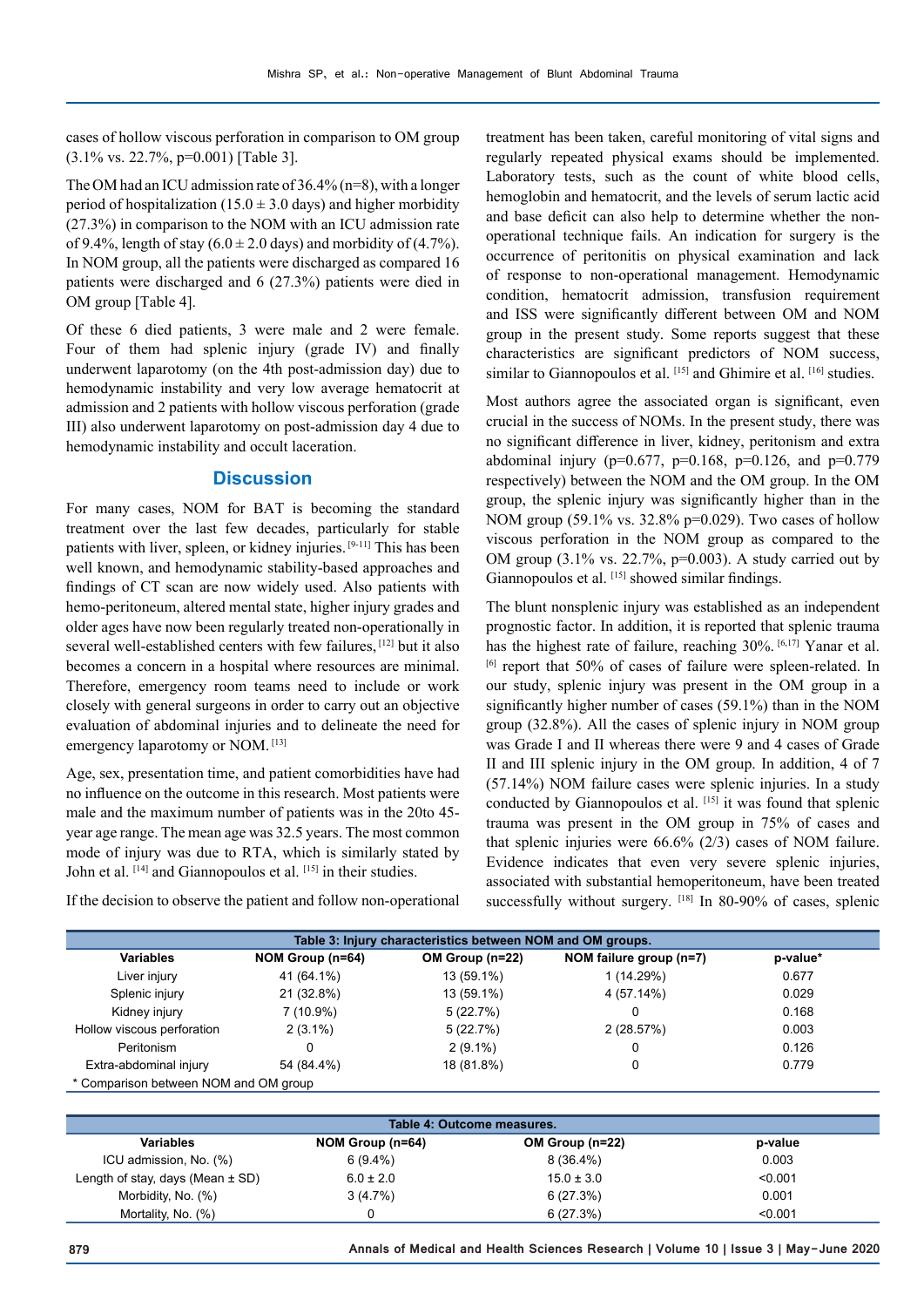injury that rapidly stabilizes with little fluid or blood replacement is successful [8].

In 3–5% of cases of BAT, hollow viscus injuries occur. [19] A possible downside of NOM is the lack of hollow viscus injuries. Swaid et al. [20] observed that hollow viscus injury (neither splenic nor hepatic) in BAT, isolated BSI, isolated BHI and concomitant BHSI rate was 1.5%, 3.1%, 3.1% and 6.7%, respectively. The complicated and nonspecific appearance of hollow viscus injury requires complicated initial evaluation, and a repeat CT scan may be required to detect occult laceration. [21] MDCT has been promoted as a more sensitive tool for detecting hollow viscus injury. However, even after using this much more comprehensive imaging method, Ekeh et al. [22] reported a detection failure rate of 19.3% for hollow viscus injury. In our study, the hollow viscus injury in the OM group was significantly higher than in the NOM group (22.7% vs. 3.1% p=0.003). All these cases of hollow viscus injury in NOM group were NOM failure due to occult laceration.

In cases of liver injury, conversion rate was low with good outcome and hence, liver is the safest organ that can be treated conservatively after a blunt trauma. In our study, liver was injured in 64.1% of cases of NOM and 59.1% of OM group in this study (p=0.677). One case of NOM failure in our sample was due to hemodynamic instability and hepatic laceration. While the main concern does not seem to be bleeding-related mortality, some authors emphasize that hepatic injuries of grade IV and V are frequently associated with high morbidity. Most complications such as recurrent bleeding, biloma, bile peritonitis, abscess, or fistulae may be treated successfully with numerous noninvasive procedures. [8,23]

Moreover, NOM was also used in kidney injury. NOM of renal trauma has become standard. If the injury is accurately staged, in the hemodynamically stable patient, NOM is effective for contusions, contained lacerations, and even lesions with small amount of urine or blood extravasation.

In our study, liver was injured in 10.9% cases in NOM group and 22.7% cases of OM group (p=0.168), and there was no case of NOM failure. Similar results were found in studies conducted by Giannopoulos et al. [15] and Ghimire et al. [16]

In the present study, extra-abdominal injury demonstrated a significant difference between OM and NOM group, but none of case present in any NOM failure. While the multiplicity of injury has historically been correlated with higher rates of failure, recent studies show contradictory results [6]. Shortage of certain aids, such as ICU beds, can encourage a "preventive" procedure. Nevertheless, the proportion of NOM group patients stayed on the ward in the current series under close observation and remained in the ICU where his grade II splenic injury was handled with conservativeness. Studies conducted by Giannopoulos et al. [15] and Bala et al. <sup>[24]</sup> recorded similar findings.

In our study, an ICU admission rate was significantly high in OM group as compared to NOM group (36.4% vs. 9.4%, p=0.003). The mean duration of hospitalization in OM was 15.0

 $\pm$  3.0 days and NOM group was 6.0  $\pm$  2.0 days. Although this is statistically significant ( $p<0.001$ ), the cause for the long stay in the OM group was primarily because of their related injuries and not because of the blunt abdominal injury per se. Our results show an initial non-operational therapy rate of 82.6% for patients with BAT, with an estimated success rate of 95.3%.

These findings correlate favorably with similar results reported by Raza et al, [11] whose study also describes an initial NOM rate of 80%, with a success rate of 90% and study by Ghimire et al. [16] found a success rate of 97%. Morbidity in the OM group was significantly high, and mortality in the OM group was also higher than in the NOM group ( $p=0.001$  and  $p<0.001$ ) respectively) in our study.

In OM group 6 patients were died, 3 were male and 2 were female. Four of them had splenic injury and finally underwent laparotomy (on the 4th post-admission day) due to hemodynamic instability and very low average hematocrit at admission and 2 patients with hollow viscous perforation (grade III) also underwent laparotomy on post-admission day 4 due to hemodynamic instability and occult laceration.

## **Conclusion**

NOM for BAT was found to be highly successful and safe. The hemodynamically stable or easily stabilized trauma patient can be admitted in a non-ICU ward with the provision of close monitoring of vital signs and repeated clinical examinations. Splenic, liver and missed bowel injury carries high risk for NOM failure. Morbidity and mortality is directly related to type of management done in BTA.

## **Competing Interests**

The authors declare that they have no competing interests.

#### **References**

- 1. Wiewióra M, Sosada K, Piecuch J, Zurawiński W. The role of laparoscopy in abdominal trauma – A review of the literature. WideochirInne Tech Malo Inwazyjne. 2011;6:121-126.
- 2. Soreide K. Epidemiology of major trauma. Br J Surg. 2009;96:697-698.
- 3. Keller MS. Blunt injury to solid abdominal organs. Semin Pediatr Surg. 2004;13:10611.
- 4. Leung E, Wong L, Taylor J. Non-operative management for blunt splenic trauma in children: An updated literature review. Surgical Practice. 2007;11:29-35.
- 5. Haan JM, Bochicchio GV, Kramer N, Scalea TM. Nonoperative management of blunt splenic injury: a 5-year experience. J Trauma. 2005;58:492-498.
- 6. Yanar H, Ertekin C, Taviloglu K, Kabay B, Bakkaloglu H, Guloglu R. Nonoperative treatment of multiple intra-abdominal solid organ injury after blunt abdominal trauma. J Trauma. 2008;64:943-948.
- 7. Schroeppel TJ, Croce MA. Diagnosis and management of blunt abdominal solid organ injury. Curr Opin Crit Care. 2007;13:399-404.
- 8. Velmahos GC, Toutouzas KG, Radin R, Chan L, Demetriades D. Nonoperative treatment of blunt injury to solid abdominal organs: a prospective study. Arch Surg. 2003;138:844-851.
- 9. Ozoğul B, Kısaoğlu A, Aydınlı B, Oztürk G, Bayramoğlu A, Sarıtemur M, et al. Non-operative management (NOM) of blunt hepatic trauma: 80 cases. Ulus Travma Acil Cerrahi Derg. 2014;20:97-100.